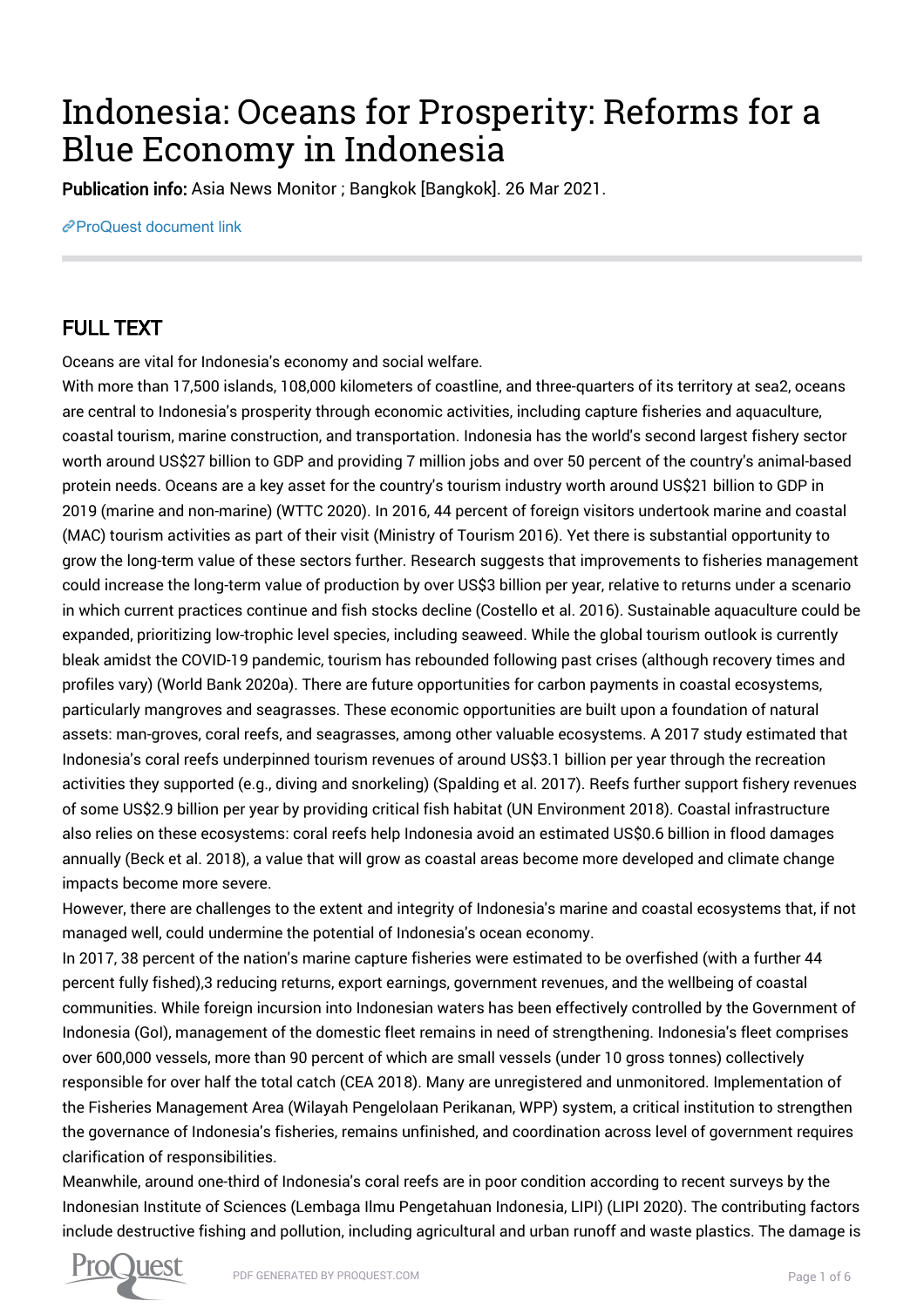further exacerbated by climate change. Studies show that more than 80 percent of Indonesia's reefs are expected to experience coral bleaching in five out of ten years throughout the 2030s (Burke et al. 2012). Mangroves are similarly showing substantial losses. Indonesia is home to the largest extent of mangroves in the world (totaling 3.31 million hectares, around 20 percent of the world's total), yet has some of the fastest rates of loss in the world (between 6,200 and 52,000 hectares per year, varying by year and classification technique used) (Goldberg et al. 2020; Murdiyarso et al. 2015). Clearing for aquaculture accounts for nearly half of mangrove removal, while clearing for oil palm contributes a further 16 percent (Richardson et al. 2018). Over 50 percent of mangroves are in a degraded condition (MMAF 2019; MoEF 2019). Important MAC tourism sites are impacted by basic infrastructure and services deficiencies for residents. For example, in 2015, prior to its prioritization for tourism development, Lombok's tourism areas were characterized by low average household access to piped water supply (45 percent of households had access), sanitation (48 percent), and solid waste collection services (26 percent). The resulting environmen-tal pressure is compounded by growing visitors' and businesses' needs. The impact of these deficiencies on tourists' perceptions can be seen in online reviews: topics of dissatisfaction expressed on TripAdvisor by tourists along Lombok's southern coast included the poor state of local sanitation and noticeable pollution (Horwath 2017). Early signs of environmental degradation can be seen at Komodo National Park, where the proportion of tourists encountering marine plastic debris increased from around 10 percent in 2009 to over 50 percent in 2017 (Harvey et al. 2018). More broadly, marine plastic debris impacts ecosystems, human health, and ocean economy sectors, particularly fisheries, coastal tourism, and commercial shipping. Recent estimates of the economic damage of plastic pollution exceed US\$10.8 billion annually in the Asia Pacific Region alone, including over US\$450 million per year for In-donesia (APEC 2020). These estimates are direct costs only. Costs of remediation and indirect damage to ecosystems, if known, would increase this estimate substantially. In 2020, World Bank modelling using local data estimated that Indonesia contributes between 0.20 and 0.55 million tonnes of plastic to the oceans each year.

Compounding these long-term challenges are more immediate pressures from the COVID-19 pandemic. The World Bank estimates that Indonesia's real GDP shrank by 2.2 percent in 2020, the first recession in two decades, and a stark contrast to pre-COVID-19 predictions of 5.0 percent growth (World Bank 2020c). Without social assistance measures to mitigate the shock, the pandemic could have led to an estimated poverty rate increase of 3.0 percentage points, equal to an additional 8.5 million Indonesians falling below the poverty line (World Bank 2020c). Poverty is likely to rise even with the GoI's substantial assistance measures, as unemployment hit its highest rate (7.1 percent) since 2011. The impact will be felt in all sectors of the economy. The global Fish Price Index showed an 8.3 percent decline year-on-year (YoY) between January and May 2020, with prices for select species in Indonesia falling by as much as 60 percent.5 Between January and October of 2020, foreign visitor arrivals to Indonesia were down 72 percent YoY. Beach clean-up events are collecting increased quantities of pandemic-related medical waste. Such waste was reported to amount to 16 per cent of the total garbage floating in Cilinc-ing and Marunda river estuaries in Jakarta Bay in March and April 2020 (Yang 2020). Both long and short-term challenges can be addressed through a blue economy strategy; such a strategy is being pursued by the GoI through a range of initiatives.

A blue economy generates economic and social benefits while ensuring oceans' long-term environmental sustainability (World Bank 2017a). In other words, a blue economy is a sustainable ocean economy. It requires policymaking based on science and data, inter-sectoral coordination, and participation of diverse stakeholders in decision-making. Investments in skills, institutions, infrastructure, and services are needed. These investments, in turn, require new mechanisms for financing, along with better use of existing funding streams. Oceans-led development and a transition towards a blue economy is a priority for the GoI. Specific goals aligned with blue economy principles are seen in the National Medium-Term Development Plan (Rencana Pembangunan Jangka Menengah Nasional, RPJMN), the 2017 Oceans Policy, and a wide range of initiatives underway. One example is seen in the strong stance taken by the GoI against foreign illegal, unregulated, and unreported (IUU) fishing. While controversial in some respects, these efforts have reduced pressure on fish stocks from foreign sources, creating

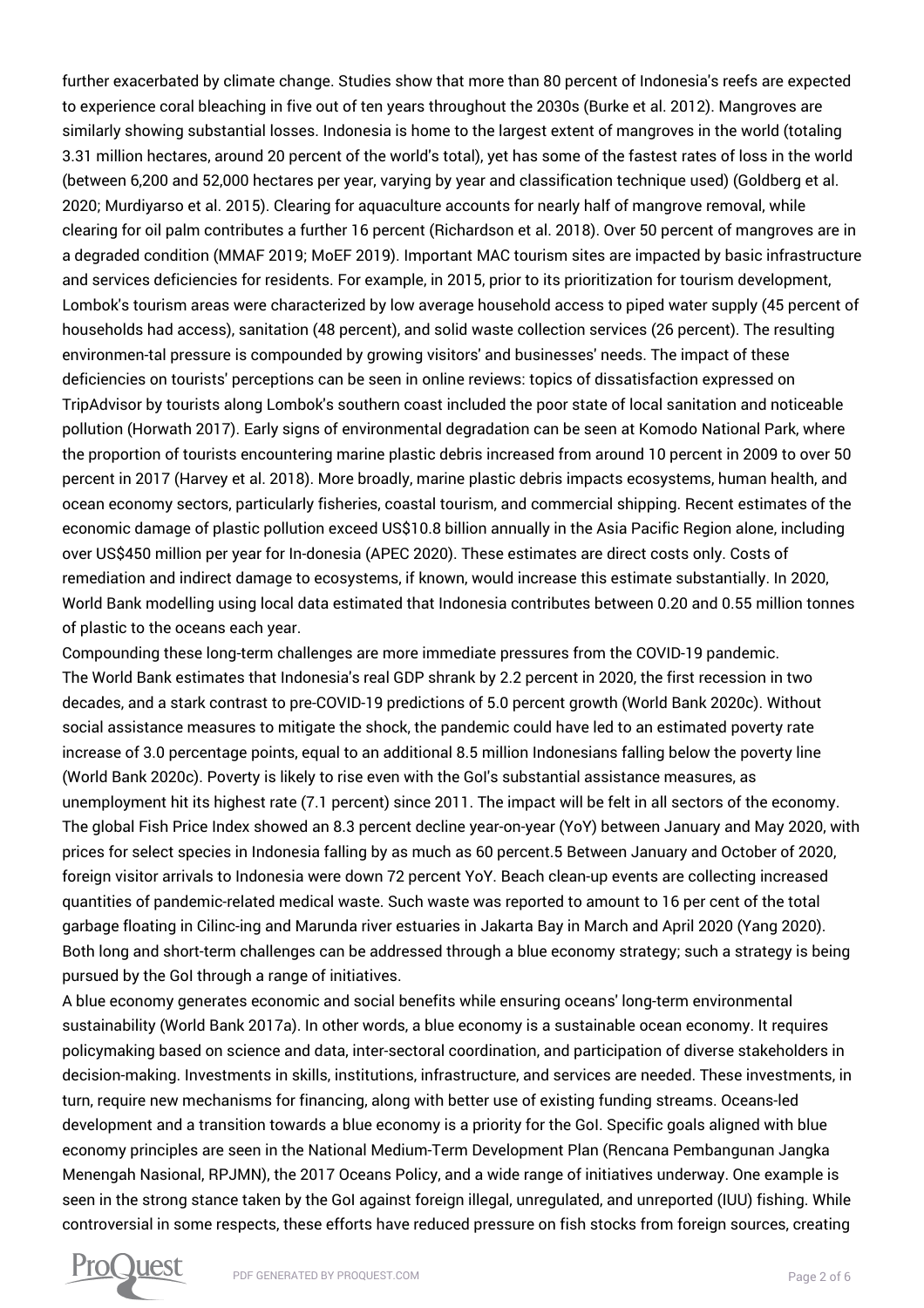a near-term opportunity to rebuild key fisheries (Cabral et al. 2018). Both central and provincial governments are working to enhance integrated and sustainable use of coastal and marine ecosystems through marine spatial planning, a tool for resolving oceans and coastal land use conflicts by delineating zones for specific uses through a participatory process. Most provinces have developed marine spatial plans for their waters (Rencana Zonasi Wilayah Perairan dan Pulau Pulau Kecil, RZ-WP3K), and will integrate these plans with Indonesia's broader (terrestrial and marine) spatial planning framework (Rencana Tata Ruang Wilayah, RTRW) in the coming years. The GoI has similarly made substantial progress in expanding marine protected areas (MPAs) to over 23 million hectares (meeting the Aichi target7 of 20 million hectares), with a further goal of reaching 30 million hectares by 2030. Improving management of these areas is now a priority. To monitor progress, MMAF has been implementing a scorecard system (Evaluasi Efektivitas Pengelolaan Kawasan Konservasi Perairan, Pesisir dan Pulau-pulau Kecil, E-KKP3K) across MPAs to provide a rigorous and consistent means of tracking management effectiveness, and has recently developed an upgraded version with increased focus on socio-economic and environmental outcomes. The GoI launched the National Action Plan on Marine Debris in June 2017, with the goal of reducing marine debris by 70 percent by 2025. Efforts to meet the goal include moving waste management infrastructure away from waterways, as seen in the Government's Citarum Harum Program along the Citarum River. Other actions include re-cent Extended Producer Responsibility (EPR) legislation on consumer goods manufacturers, which obliges firms to reduce their total waste by 30 percent by 2029.8 Taxes and bans on single-use plastics are being enacted by provincial and city governments to discourage plastics consumption, including in Jakarta and Bali.

In 2018, the GoI launched the Integrated and Sustainable Tourism Development Program (Program Pembangunan Pariwisata Terintegrasi dan Berkelanjutan, P3TB) to bring a more holistic and inclusive approach to tourism development. The program incorporates planning functions, support to businesses, community empowerment, and environmental and cultural asset management, along with investment in tour-ismrelevant basic infrastructure and skills. The program focuses on a selection of ten priority tourism destinations, starting with Lombok, Borobudur-Yogyakarta-Pramba-nan and Lake Toba, and will in 2021 include Komodo National Park and Labuan Bajo, Bromo-Tengger-Semeru, and Wakatobi. Key to the program are integrated tourism master plans (ITMPs), which aim to develop destinations while avoiding degradation of the natural and cultural assets that attract visitors (MPWH 2020).

Developing a blue economy will require substantial investments and policy reform that build on these initiatives. The recommendations outlined in this report include:

Policies for improved management of oceans and coastal areas:

Indonesia's WPP system and its supporting institutions are the basis for fishery management. While development of the system is recognized as a national priority, key elements are yet to be finalized. WPP councils (Lembaga Pengelola Perikanan, LPP) require budgets, human resources, and a strengthened legal mandate. LPPs' primary management tool-fishery management plans (Rencana Pengelolaan Perikanan, RPP)- are awaiting inclusion of evidence-based harvest strategies. Roles and responsibilities for fisheries management across levels of government (national, provincial, district) and stakeholders (government, private sector, civil society, academia) require further clarification, with management measures linked to LPP advice and decisions. Indonesia has an opportunity to be a world-leader in marine and coastal spatial plan-ning, building on recent spatial plan development and implementation efforts. Com-pliance with spatial plans will need to be ensured through integration of plans with business permitting systems, notably issuance of business licenses. Longer-term, a marine and coastal cadastre (a spatial title registry, identifying property rights over specific areas, including aquaculture sites and tourism facilities) will be needed to complement these systems and help manage conflicts in the face of increasing de-mand for marine and coastal areas. Rights-based fisheries management-which has found considerable success inter-nationally- has potential for expansion in Indonesia. Under such systems, govern-ments grant fishing privileges to firms or communities to a quantity of catch (within an overall harvest limit), to a defined area, or to apply a defined level of fishing effort. These privileges can be linked to the existing

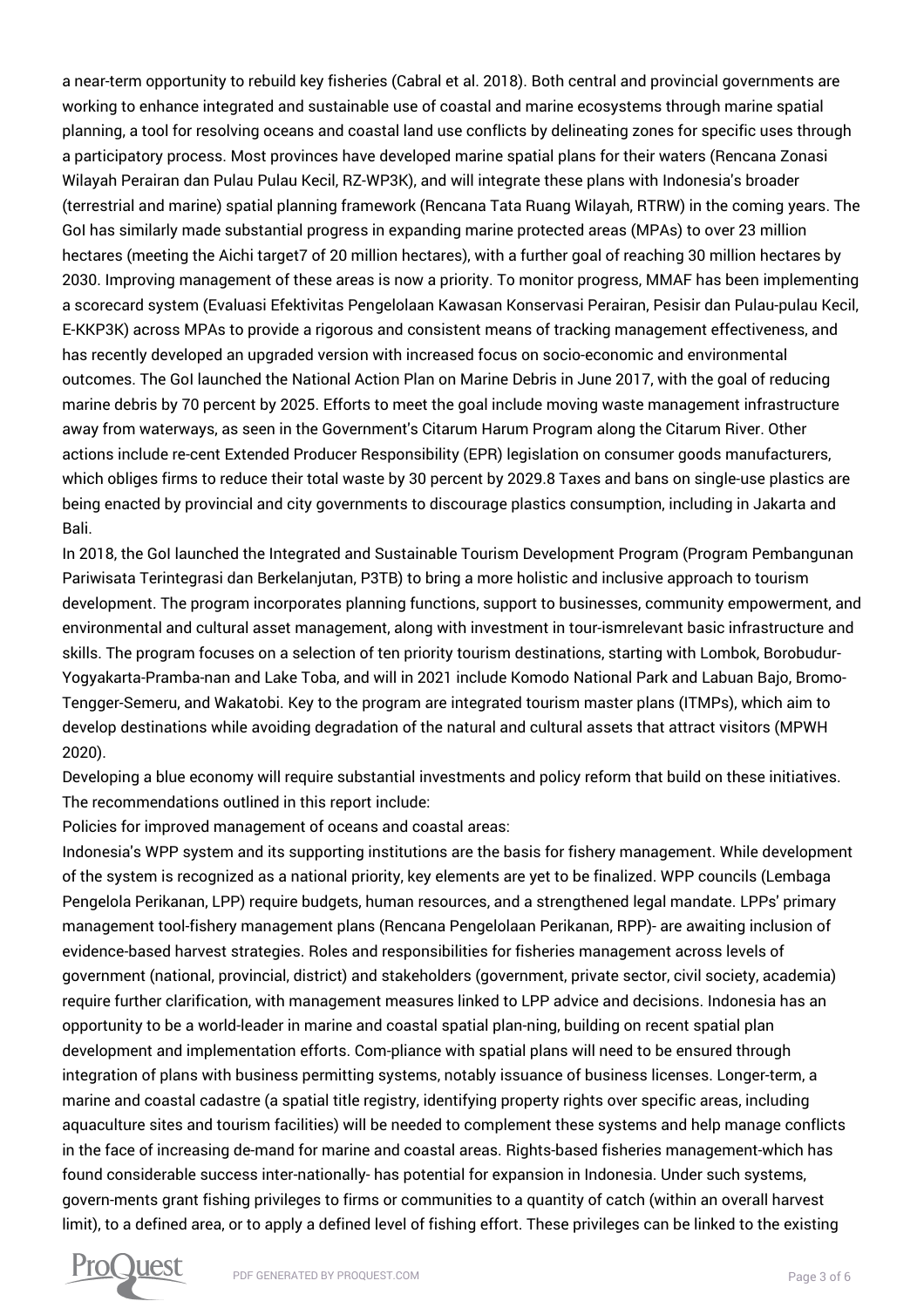license system and be based on inputs (e.g., fishing days), outputs (fish caught), as well as spatial zones. Adat communities10 can currently receive such privileges for use of defined spatial areas. However, refined legal mechanisms are now required to extend this system more widely, for example to include traditional and local communities.11 While such mechanisms have faced legal challenges previously, legally robust mechanisms for rights-based approaches are feasible for Indonesia (Waddell 2012).

The GoI has set a commendable target for mangrove restoration - 600,000 hectares to be restored by 2025. If reached, this would represent a dramatic acceleration of restoration efforts, with MoEF reporting that around 50,000 hectares of mangroves were restored or replanted between 2010 and 2016, an average of 7,000 hectares per year. Yet rehabilitation costs are high relative to conservation measures that could reduce mangrove loss in the first place. Indonesia has a moratorium on land conversion for Indonesia's primary forests. This could be extended to mangroves that have similarly high ecological, carbon-sequestration, and economic values (Murdiyarso et al. 2015). When reviewing its Nationally Determined Contribution (NDC), Indonesia could consider including mangroves in its land use emissions baseline to allow mangroves to generate emissions reductions payments in carbon-based schemes such as REDD+. Greater clarity around institutional responsibility for conserving and restoring man-groves would help facilitate these actions.

Systems for improved data and monitoring:

Fisheries management plans and operationalization of harvest strategies rely on area- and species-specific data. Multiple sources of such data are already available. However, they are not yet fully integrated within key databases or fully informing management. Improvement of landing surveys, including expanded geographic and species coverage and refined analysis (e.g., use of indicator species instead of aggre-gated species groups) would be beneficial, along with accelerated rollout of e-monitor-ing and reporting systems. Continued integration within MMAF's Pusat Data Statistik dan Informasi (PUSDATIN) system will contribute to these needs. Improved data will also benefit tourism. Environmental impact monitoring systems could be expanded at MAC destinations to detect problems and inform mitigation measures. The GoI has encouraged the establishment of Sustainable Tourism Observatories (STOs) in priority destinations to monitor risks to natural and cultural assets and identify growing pressure points, which could be expanded across popular MAC destinations. In the short term, STOs already established can take advantage of the COVID-19 period to monitor ecosystems in the absence of large tourist numbers, setting useful baselines to later benchmark tourism impacts. Remaining gaps in ecosystems monitoring continue to hinder management decisions. Information on the basic status and trends in seagrasses, for example, is extremely limited. Agreement on consistent methods and data formats for measurement and harmonizing coastal ecosystem datasets would help alleviate such challenges. Such efforts are being promoted by LIPI's mangrove and coral reef health indices and would benefit from further support. Transparency over the implementation of spatial plans would benefit from a scorecard system with progress indicators, akin to the MPA scorecard system. Scorecard systems are most valuable if they go beyond measuring inputs and processes (such as regulations, management plans, and budgets) to also include ecological and social-economic impacts such as the extent of mangroves or quality of corals.

Financing, incentives, and investments:

Improved basic services and infrastructure are needed to manage pollution and waste generation across Indonesia. The required investment for urban areas alone is estimated to exceed US\$5 billion. Investment could be targeted at high priority areas for marine debris reduction, such as coastal and riverside cities, and MAC tourism sites. More immediately, coastal clean-ups can be used to address plastics build-up, particularly in those coastal areas with sensitive ecosystem and tourism values, and to raise awareness of the issue. These clean-ups can draw on community support by working in partnership with schools and community groups, which can also help reduce costs.

For MAC destinations at risk of overcrowding, measures to manage the flow of visitors would be beneficial. These include: (1) use of tiered pricing with higher access fees for more fragile areas; (2) congestion pricing, whereby above-average entrance fees are charged for certain tourist sites during peak demand periods; (3) minimum

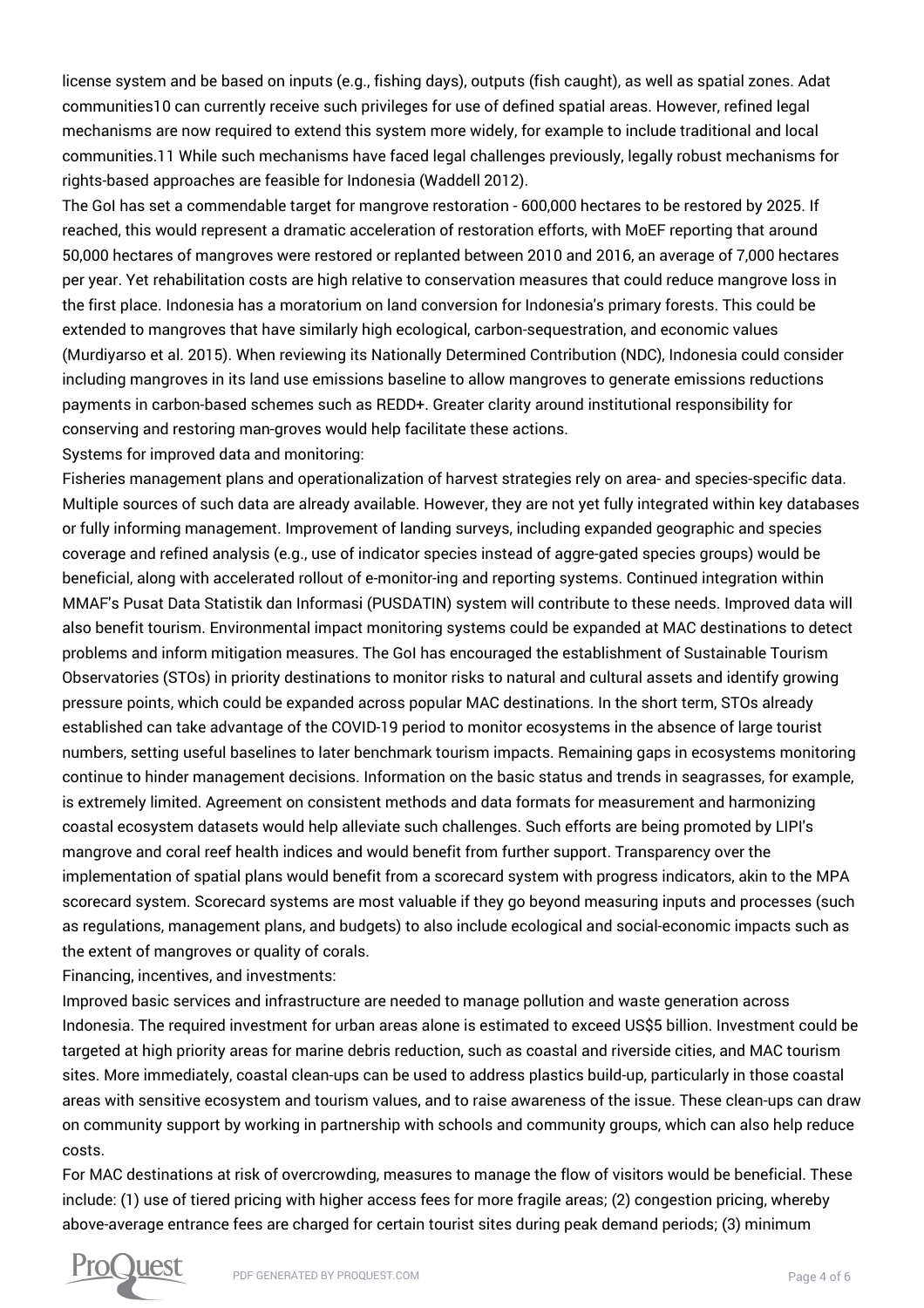expenditure thresholds for tourists; (4) technologies to control crowd flows such as scheduling apps that allocate visitors to specific time slots at key attractions; and (5) the development of alternative tourism attractions to divert and re-distribute visitors away from popular but environmentally-fragile attractions. Measures affecting pricing could be tiered by income or origin to ensure fair access for local tourists. Taxes and bans on plastics could be expanded to increase the transition to alternative or reusable products. The 2020 approval by parliament of a Ministry of Finance (MOF) proposal to include certain plastics as excisable goods12 was an important step forward. Financial incentives could also be introduced to reduce plastic waste from marine activities, such as fishing gear losses or discards. Programs can build on the experience of pilots in Papua and Java that paid fishers to collect discarded nets. EPR regulation would benefit from institutional strengthening for monitoring and enforcement and could be expanded over time to support a transition to a circular economy. The regulation, passed in late 2019 and under implementation, could be complemented by other measures such as deposit-refund systems, standards and technical guidelines for recyclable materials, and minimum recycled content requirements in select products where technically and economically feasible. International coordination around these measures would help to create a sufficiently large market for the private sector to invest. Options for public procurement that prioritizes recycled materials could also be explored. While recovery from the impacts of the COVID-19 pandemic will be the priority of all governments over the short- and medium-term, there are opportunities to align recovery efforts with the long-term needs of oceans sectors. Key management systems-such as ITMPs, spatial plans, and harvest strategies for fisheries-could be further developed, tested, and implemented in a context of low demand and low development pressure. As the recovery progresses, these systems would gradually become binding. Recovery packages could be structured to promote livelihoods and jobs while strengthening longterm coastal ecosystem resilience. These could include labor-intensive coastal and marine conservation and restoration activities in hard-hit tourism-dependent communities, and livelihood diversification programs in fishing communities to reduce pressure on overexploited stocks and support transitions to more productive sectors. The full report is available on http://pubdocs.worldbank.org/en/723001616600148684/Indonesia-Oceans-for-Prosperity-Report.pdf (World Bank)

## DETAILS

| Subject:                       | Aquaculture; Medical wastes; Oceans; Poverty; Infrastructure; Sanitation; Estimates;<br>Pandemics; Commercial fishing; Economic development; Gross Domestic Product-<br>GDP; Fishing; Coronaviruses; Ecosystems; Tourism; Coral reefs; Fisheries<br>management; Fish; COVID-19 |
|--------------------------------|--------------------------------------------------------------------------------------------------------------------------------------------------------------------------------------------------------------------------------------------------------------------------------|
| <b>Business indexing term:</b> | Subject: Infrastructure Economic development Gross Domestic Product--GDP                                                                                                                                                                                                       |
| Location:                      | United States--US Indonesia                                                                                                                                                                                                                                                    |
| Company / organization:        | Name: International Bank for Reconstruction & Development--World Bank; NAICS:<br>928120                                                                                                                                                                                        |
| <b>Publication title:</b>      | Asia News Monitor; Bangkok                                                                                                                                                                                                                                                     |
| <b>Publication year:</b>       | 2021                                                                                                                                                                                                                                                                           |
| <b>Publication date:</b>       | Mar 26, 2021                                                                                                                                                                                                                                                                   |